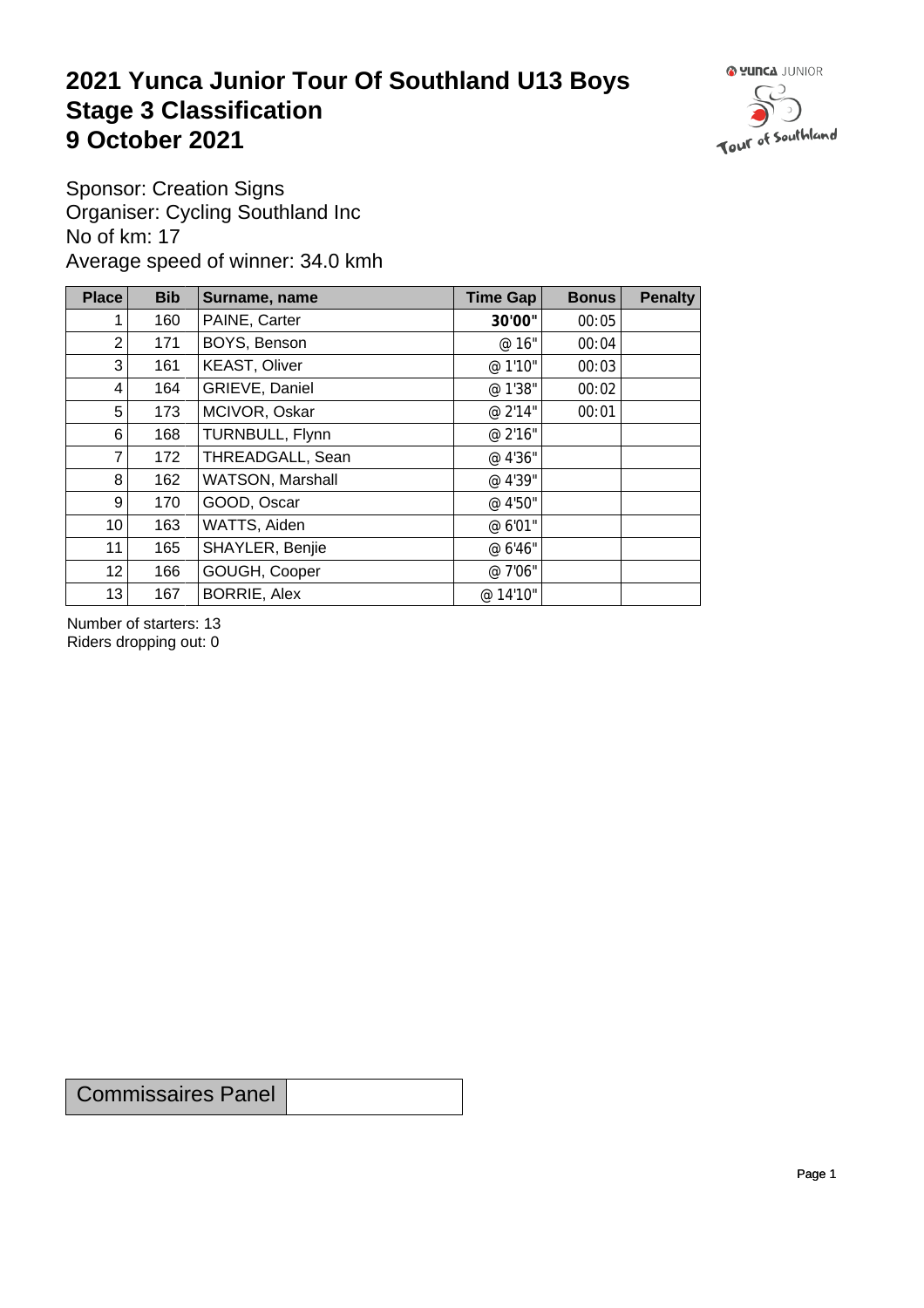## **2021 Yunca Junior Tour Of Southland U13 Boys General Classification (Stage 3)**<br> **9 October 2021 9 October 2021**



Organiser: Cycling Southland Inc

| Place           | <b>Bib</b> | Surname, name           | <b>Time Gap</b> |
|-----------------|------------|-------------------------|-----------------|
|                 | 160        | PAINE, Carter           | 51'56"          |
| $\overline{2}$  | 171        | BOYS, Benson            | @ 1'24"         |
| 3               | 161        | <b>KEAST, Oliver</b>    | @ 1'26"         |
| 4               | 164        | GRIEVE, Daniel          | @ 2'32"         |
| 5               | 168        | TURNBULL, Flynn         | @ 2'53"         |
| 6               | 173        | MCIVOR, Oskar           | @ 3'07"         |
| 7               | 172        | THREADGALL, Sean        | @ 5'58"         |
| 8               | 162        | <b>WATSON, Marshall</b> | @ 8'16"         |
| 9 <sup>1</sup>  | 163        | WATTS, Aiden            | @ 8'35"         |
| 10              | 170        | GOOD, Oscar             | @ 8'59"         |
| 11              | 166        | GOUGH, Cooper           | @ 9'52"         |
| 12 <sup>2</sup> | 165        | SHAYLER, Benjie         | @ 11'08"        |
| 13              | 167        | <b>BORRIE, Alex</b>     | @ 17'50"        |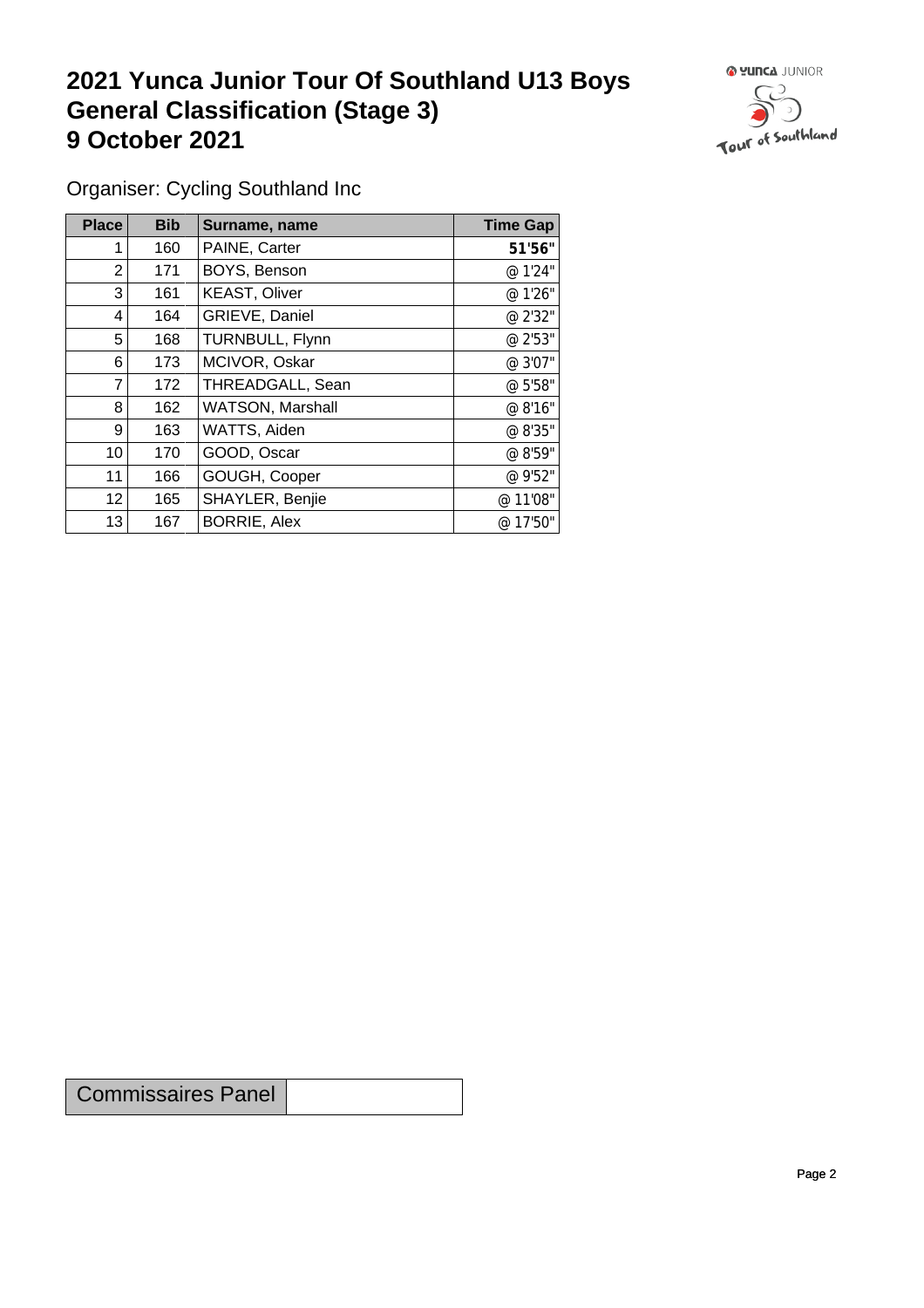## **2021 Yunca Junior Tour Of Southland U13 Boys Sprint Classification (Stage 3) 9 October 2021 19 October 2021**



Organiser: Cycling Southland Inc

| <b>Place</b> | <b>Bib</b> | Surname, name        | <b>Points</b> |
|--------------|------------|----------------------|---------------|
|              | 160        | PAINE, Carter        | 14            |
|              | 171        | BOYS, Benson         | 5             |
| 3            | 161        | <b>KEAST, Oliver</b> | 5             |
|              | 168        | TURNBULL, Flynn      |               |